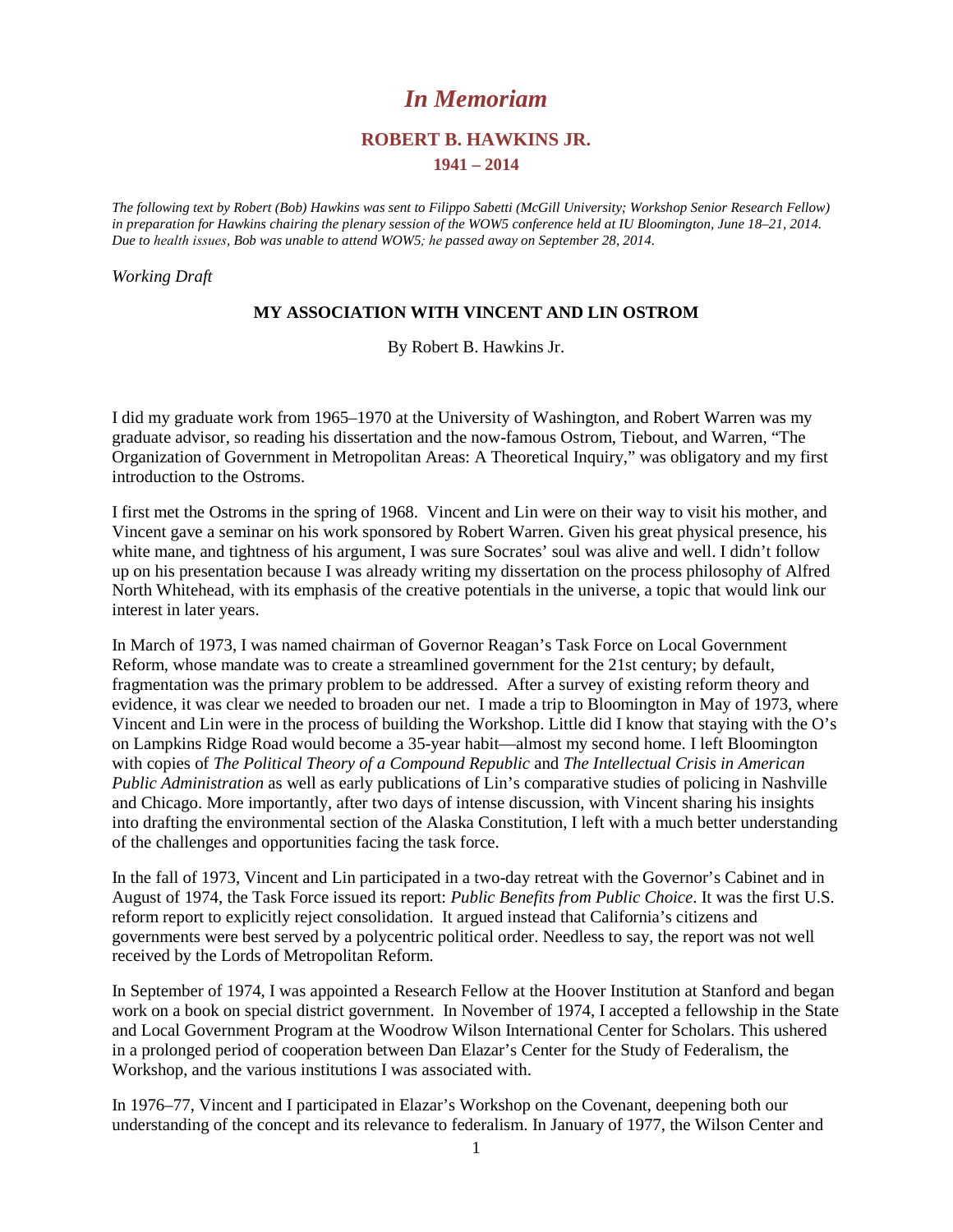the Center for the Study of Federalism jointly sponsored a conference in Washington, DC, that focused critical thought on President Carter's ambitious plan for government reorganization. Vincent participated in the conference and entered into a lively debate with Rep. John Brademas and Casper Weinberger. The proceedings were published in *Publius* as Government Reorganization and the Federal System. In January 1978, Vincent, Elinor, and I participated in a seminar on Federal Solutions to Israeli Arab Conflict sponsored by Dan Elazar and held at Bar-Ilan University. We also participated in a conference of the International Association of Centres for the Study of Federalism on "Constitutional Rule and Shared Power," Jerusalem, Israel, October 31–November 2, 1984. In 1996, the Institute for Contemporary Studies (ICS) and the National Strategy Information Center held a conference on Self-Governance that was held at Sir James Goldsmith's Hacienda Conference Center in Colima, Mexico. Vincent, Lin, and Ron Oakerson were participants.

In June of 2002, I was one of the founding members of the Consortium for Self-Governance in Africa that was created at the Workshop. Led by Amos Sawyer, ICS made a commitment to publish S. Bamidele Ayo's *Public Administration and the Conduct of Community Affairs among the Yoruba in Nigeria*. Amos and I then put together a proposal that called for developing an institute that would train academics and practitioners in the art and science of self-governance. In the fall of 2002, we met with a representative from Senator Richard Lugar's office and were told that funding was not available and that what we should do is apply to provide short-term technical assistance to communities in need. AID lived up to its well-earned reputation of building strong states on weak foundations.

The 1980s ushered in two new action venues: ACIR and ICS.

I was appointed to the Advisory Commission on Intergovernmental Relations (ACIR) by President Reagan in 1981 and became chairman in September of 1982. ACIR, long the house organ for the reform tradition, was in need of new staff and a research agenda that focused on federalism and self-governance. In 1985, ACIR hired Ron Oakerson from the Workshop, to develop a research section on metropolitan governance and organization. In June of 1987, the commission unanimously approved The Organization of Local Economies, written by Oakerson, which in effect nullified all the commission's recommendations on consolidation. In 1999, Oakerson updated this study and ICS published it with a new title, *Governing Local Public Economies*.

Three further ACIR studies were completed by Workshop scholars. In 1988, the commission published *Metropolitan Organization: The St. Louis Case*, by Ron Oakerson, Roger Parks, and Henry Bell; and in 1992, *Metropolitan Organization: The Allegheny County Case* by Ron Oakerson and Roger Parks. Finally, in 1991, ACIR published *Coordinating Water Resources in the Federal System: The Groundwater–Surface Water Connection* —William Blomquist was the lead author.

In 1972, Lawry Chickering and I formed ICS while we both worked in California state government. In 1986, I became President and CEO of the Institute for Contemporary Studies. In 1987, we were awarded a five-year contract to create the International Center for Economic Growth and, two years later, a larger grant that allowed us to create the International Center for Self-Governance. These two grants put a substantial fiscal floor under ICS Press and allowed us to support Workshop books.

From 1988 to 2002, ICS Press published 17 books by Workshop authors. The strategy designed with the O's was to use publications to build a solid publishing foundation for the Workshop's theoretical framework, empirical studies, and to support young authors. All of the books by Vincent and Bromley were foundation books. All of Elinor's books, plus books by Wai Fung Lam and S. Y. Tang, were important empirical studies that firmly established the relevance of polycentricity to the study of local institutions. Two of my favorite books were: William Blomquist's *Dividing the Waters* and Wai Fung Lam's *Governing Irrigation Systems in Nepal*. They were both well written, showing the power of integrating the theoretical and empirical approached learned at the Workshop. They also helped both authors on their academic careers.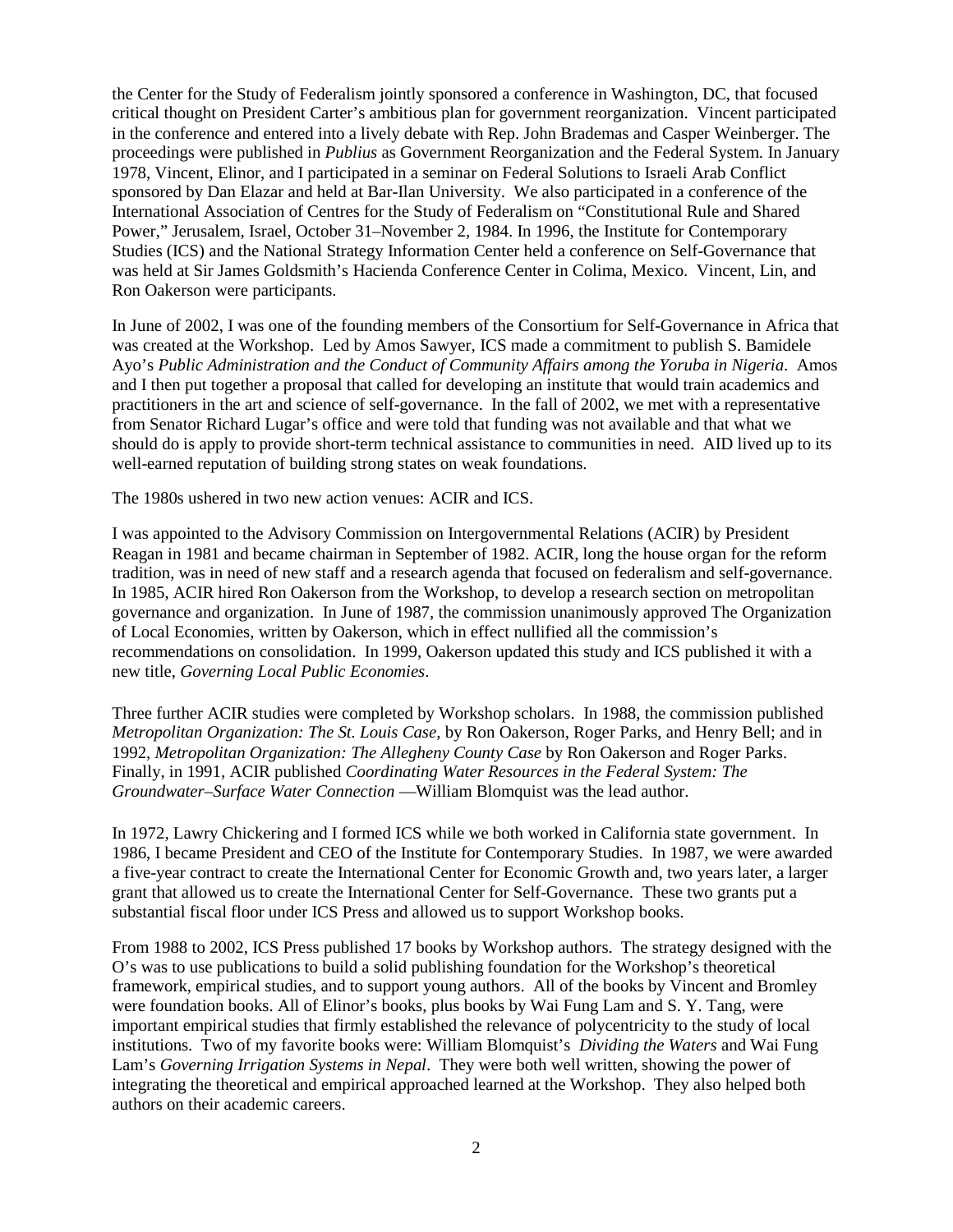Concluding Thoughts:

One doesn't realize the full impact of a 40-year association until it ends. I now realize it ended a 40-year postdoctoral fellowship. Yet, it was much more: the Ostroms were dear friends, colleagues, mentors, and as they say on the street, they always had your back. I spent more than six months of my life at their home on Lampkins Ridge Road, where I saw their delight in guests around the dining room table sharing in robust intellectual exchange. Or it might have been working with Vincent and Lin on some home repairs, and in the early years it was trying to keep up with Vincent on one of his marathon walks, but always with good cheer and a delightful sense of humor.

I grew up on a small farm in a small community in central California. My mother, a school teacher, was also president of the one-room school we attended, and my uncle was a member and also part of a rural fire department—both special districts. My father was a farmer and entrepreneur who also served on the Selective Service for many years. So I grew up in a self-governing family and community, but I didn't know the difference, it was just wallpaper. I majored in political science at San Francisco State and was taught that my way of life was archaic, ineffective, and retarded the emergence of efficient and stategoverned systems.

When I chaired the Governor's Task Force, a secondary responsibility was to evaluate special districts that were seen as the main culprits of fragmentation. Our evaluations indicated that California simply couldn't run without special districts. The more I met special districts leaders, the more I remembered my family's commitment to governing. Yet it was Vincent and Lin's early writings that fully restored my memory, providing the theoretical and empirical framework that not only made sense of my experiences but that these experiences were part of a moral and viable way of life: the self-governing and entrepreneurial way of life. Theirs was a magnificent gift.

I miss Vincent and Lin. Yet every time I read one of their books or articles, I get a little smile and a deep feeling of gratitude. They have left us immense treasure. The question and challenge is can we expand our community of scholars, practitioners, and citizens to extend the reach of our ideas enabling people to live more productive lives.

**\* \* \* \* \***

*Preparing to chair the WOW5 Plenary Session on The Future and Prospects of Research at the Workshop, Bob Hawkins sent Filippo Sabetti the following note*:

Send E-mail--4/18/2014 9:14 AM

Filippo,

Greetings and best wishes!

In the winter 2014 issue of the Cato Journal, there is an article by Paul H. Rubin, "Pathological Altruism and Pathological Regulation." It seems to me that this adds another dimension to a fuller understanding of democratic despotism. I am attaching a paper by Barbara A. Oakley, who seems to be one of the intellectual leaders of this concept. For some reason, there are no page numbers, but on page four she starts to explore the social and political implications. You are probably already on top of this line of research. Has anyone explored in detail the institutional framework for democratic despotism—besides a general argument for centralization?

I hope to attend WOW. There is one constraint. I am waiting to have a heart valve repaired, which is causing extreme tiredness. The operation is, I now find out, open heart surgery, so recovery time will be four to six weeks.

Since I cannot attend WOW, here are some of my starting thoughts on the Workshop: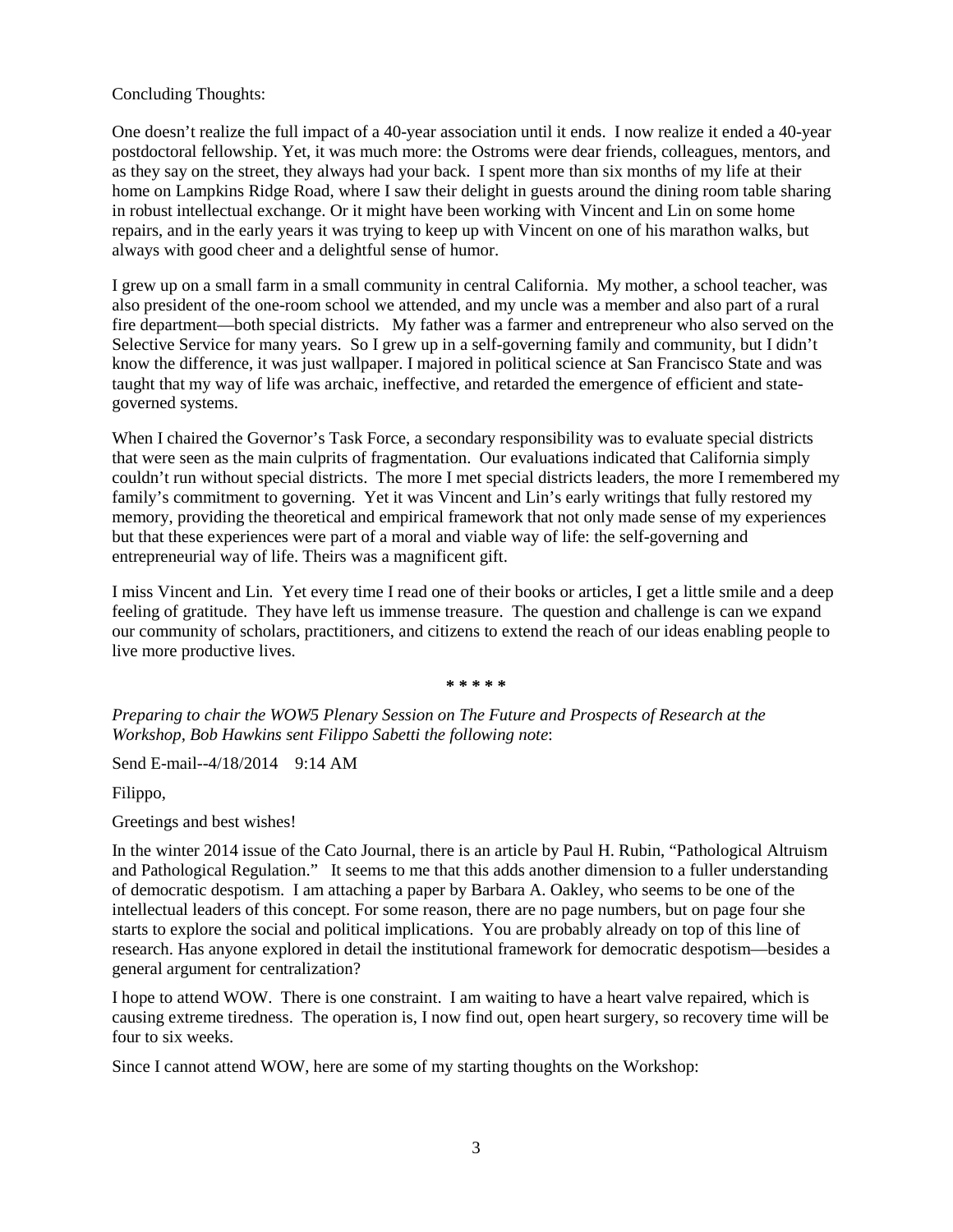Two Givens:

- 1. We will never replace the combined leadership of Vincent and Lin. They brought commitment, focus, intellectual rigor, and friendship into one team that built and sustained the Workshop. We were blessed to have them.
- 2. They combined theory building and empirical research into a powerful paradigm that focused intellectual effort and economic resources. To focus on theory to the exclusion of empirical research or vice versa would have made the Workshop less powerful and ordinary.
- 3. Probably by design they created an international network of scholars and institutes interested in pursuing becoming members of a creative intellectual enterprise.

What is to be done?

- 1. Vincent loved Lenin's book as a teaching tool of institutional analysis and development.
- 2. My sense of the O's is they wanted to build a polycentric network that would extend and deepen the IDA model and translate it to artisans who could build and promote self-governing and entrepreneurial ways of life.

Challenges:

- 1. My cursory reading of the three finalists is that they have strengths in Lin's side of the ledger. (I could be absolutely wrong in this assessment.) If it is the case, how do we ensure that Vincent's theoretical work continues?
- 2. The leadership challenge is more than one leader. It is what I will call a polycentric leadership challenge. This is clearly a task of institutional design—something we should be able to tackle.
- 3. The main assets of the Workshop are its intellectual foundation and the worldwide network of scholars conversant and committed to the Workshops approach. This network can either be an expanding or decreasing asset.
- 4. This network may be our greatest asset. Why? We all know how tenacious the O's were in protecting the Workshop from attacks within the University. Also, the O's built a network of scholars and funding sources that support the Workshop. By necessity, these assets will diminish in the short run as the new leadership builds assets in the University and outside.
- 5. The critical question is: Did the Workshop create a network that can:
	- a. Be self-replicating. Are we creating enough young Ph.D.'s that can be placed in universities to expand the organizational reach of our ideas?
	- b. Can we develop a powerful yet simple moral vision for our work? To say our mission is to deepen and extend the IDA model may be true but lacks broad drawing power and pizazz. Can we develop the capacity to create a powerful-new intellectual movement—laying the foundation for a "civilization of civics?" I personally like Filippo's concept—it has great potential.
	- c. We now have a base of theory and evidence that allows us to argue forcefully that selfgoverning and entrepreneurial ways of life are superior to statist models. Can we communicate this wisdom in more than academic journals to various publics? Can we get policy makers and policy wonks to use both our theory and evidence?
- 6. Filippo, these are first effort thoughts. I am so sorry I can't attend WOW5 but will be there in spirit. I also hope to participate in more Workshop activities when I am back on my feet.

Bob